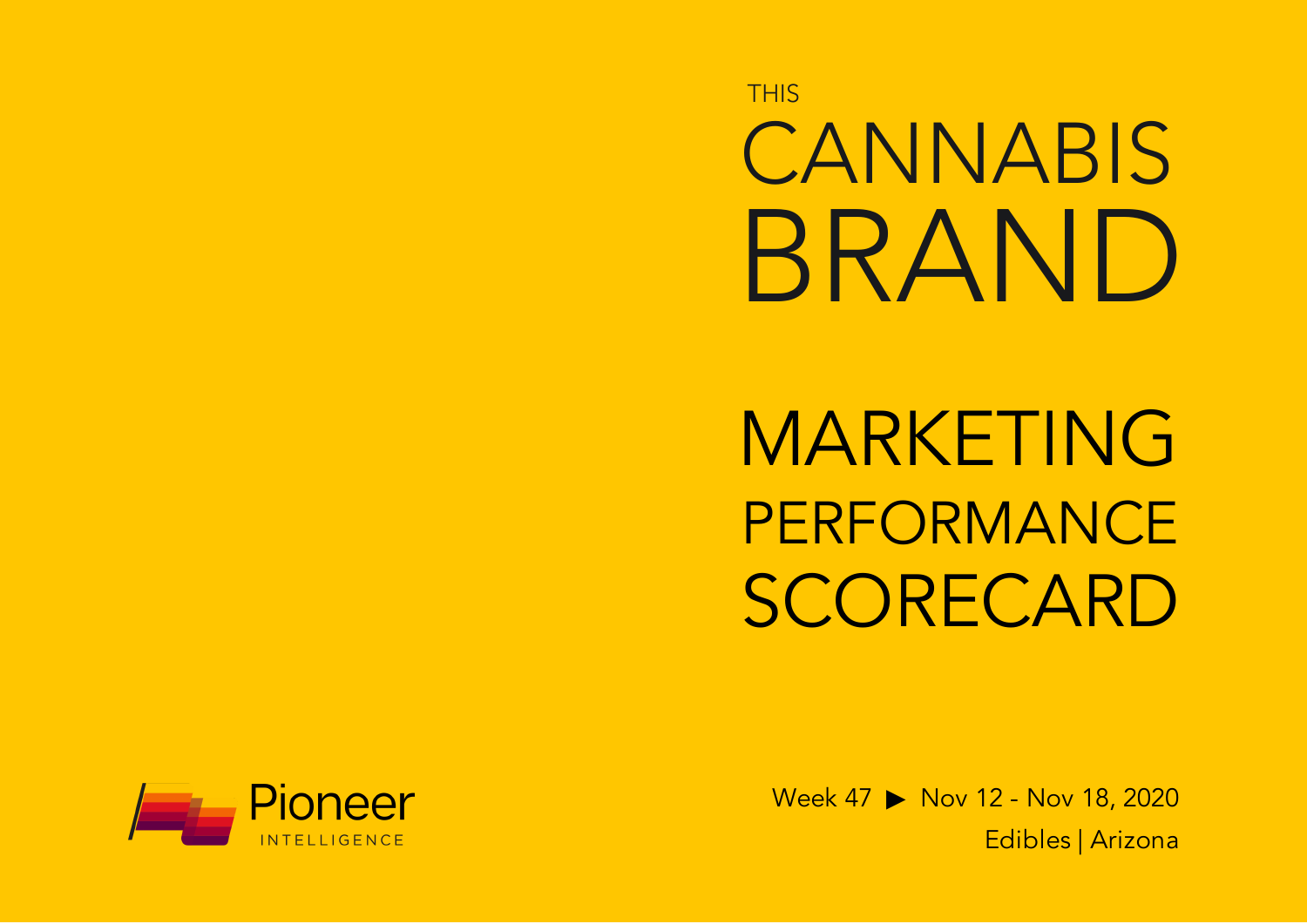# TABLE OF CONTENTS

1. Title Page 2. Table of Contents 3. Master Table (HEAT) 4. Overall Index Summary (HEAT) 5. About Scorecards 6. Methodology 7. Pillars and Sub Pillars Defined 8. Contact

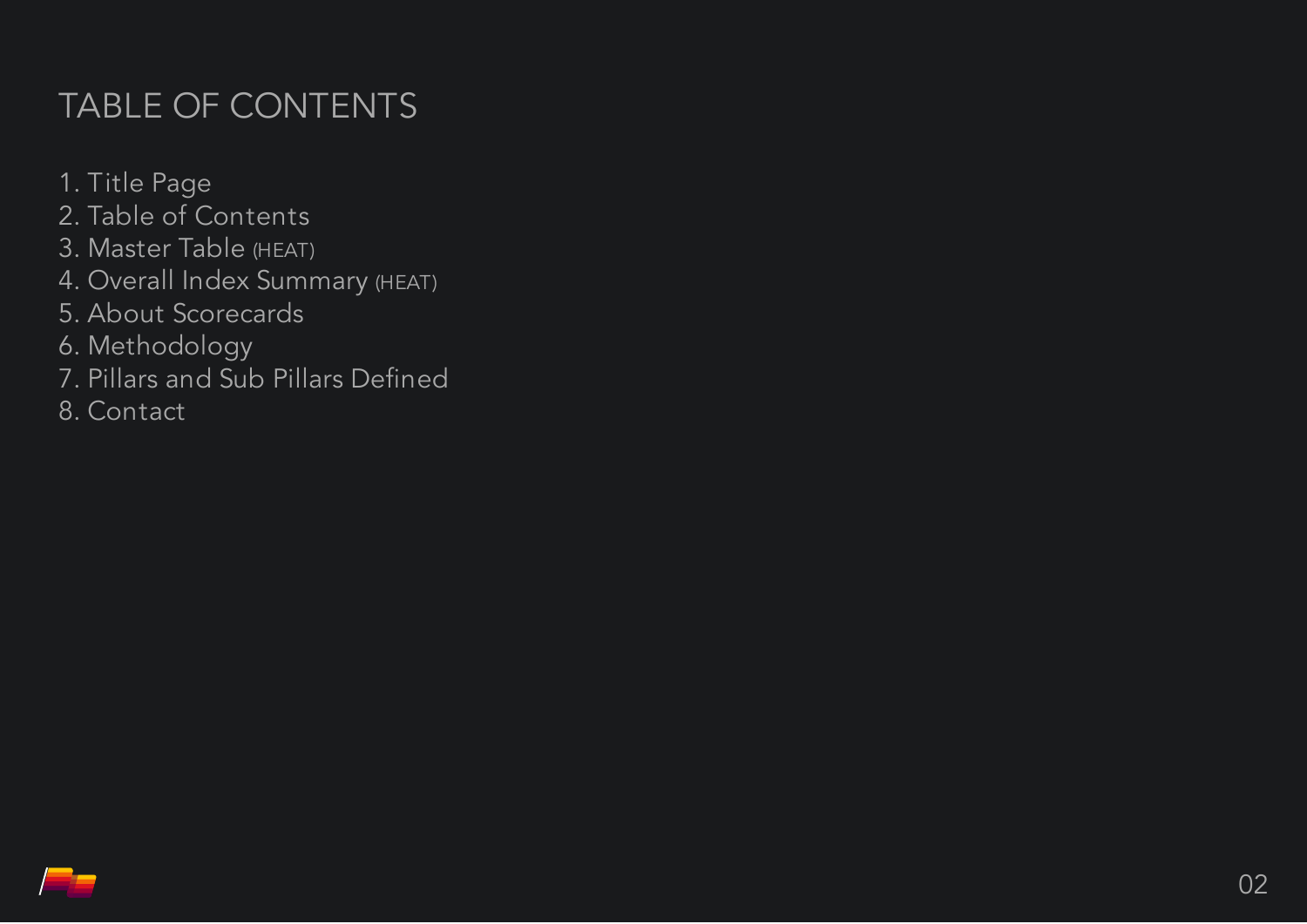### MARKETING PERFORMANCE SCORECARD

Master Table Week 47 > Nov 12 - Nov 18, 2020

Edibles in Arizona

| <b>Score</b><br>vs. Week 43 |                             | Social<br>Media<br>500<br>$+13$ |      | <b>Earned</b><br>Media<br>219<br>$+29$ |     | Web<br><b>Activities</b><br>728<br>$+18$ |      | <b>Overall</b><br><b>Index</b><br>535<br>$+18$ |     |
|-----------------------------|-----------------------------|---------------------------------|------|----------------------------------------|-----|------------------------------------------|------|------------------------------------------------|-----|
|                             |                             |                                 |      |                                        |     |                                          |      |                                                |     |
| <b>Week 43</b> - 566 Brands | #216                        | 62%                             | #186 | 67%                                    | #18 | 97%                                      | #100 | 82%                                            |     |
| AZ                          | Week 47 - 45 Brands         | #19                             | 58%  | #20                                    | 54% | #2                                       | 96%  | #12                                            | 73% |
| Index                       | Week 43 - 44 Brands         | #21                             | 51%  | #25                                    | 43% | #5                                       | 89%  | #14                                            | 68% |
| <b>Edibles</b>              | <b>Week 47</b> - 162 Brands | #59                             | 64%  | #47                                    | 71% | #4                                       | 98%  | #26                                            | 84% |
| Index                       | Week 43 - 161 Brands        | #54                             | 66%  | #57                                    | 65% | #8                                       | 95%  | #27                                            | 83% |
| <b>Edibles</b>              | Week 47 - 20 Brands         | #9                              | 55%  | #9                                     | 55% | #2                                       | 90%  | #7                                             | 65% |
| $A\overline{Z}$             | Week 43 - 19 Brands         | #11                             | 42%  | #12                                    | 37% | #3                                       | 84%  | #7                                             | 63% |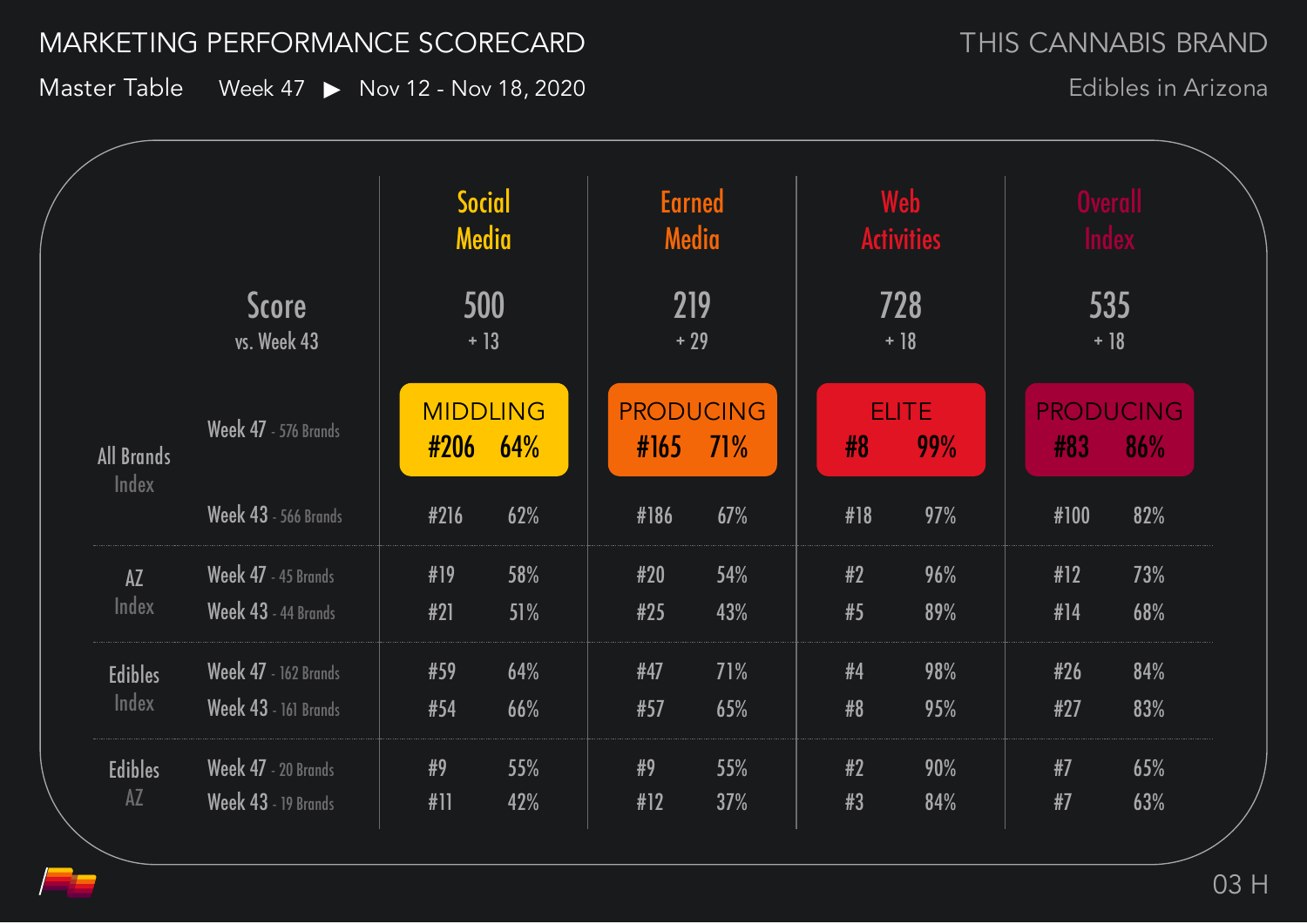#### MARKETING PERFORMANCE SCORECARD

THIS CANNABIS BRAND

Overall Index Summary Week 47 > Nov 12 - Nov 18, 2020

Edibles in Arizona

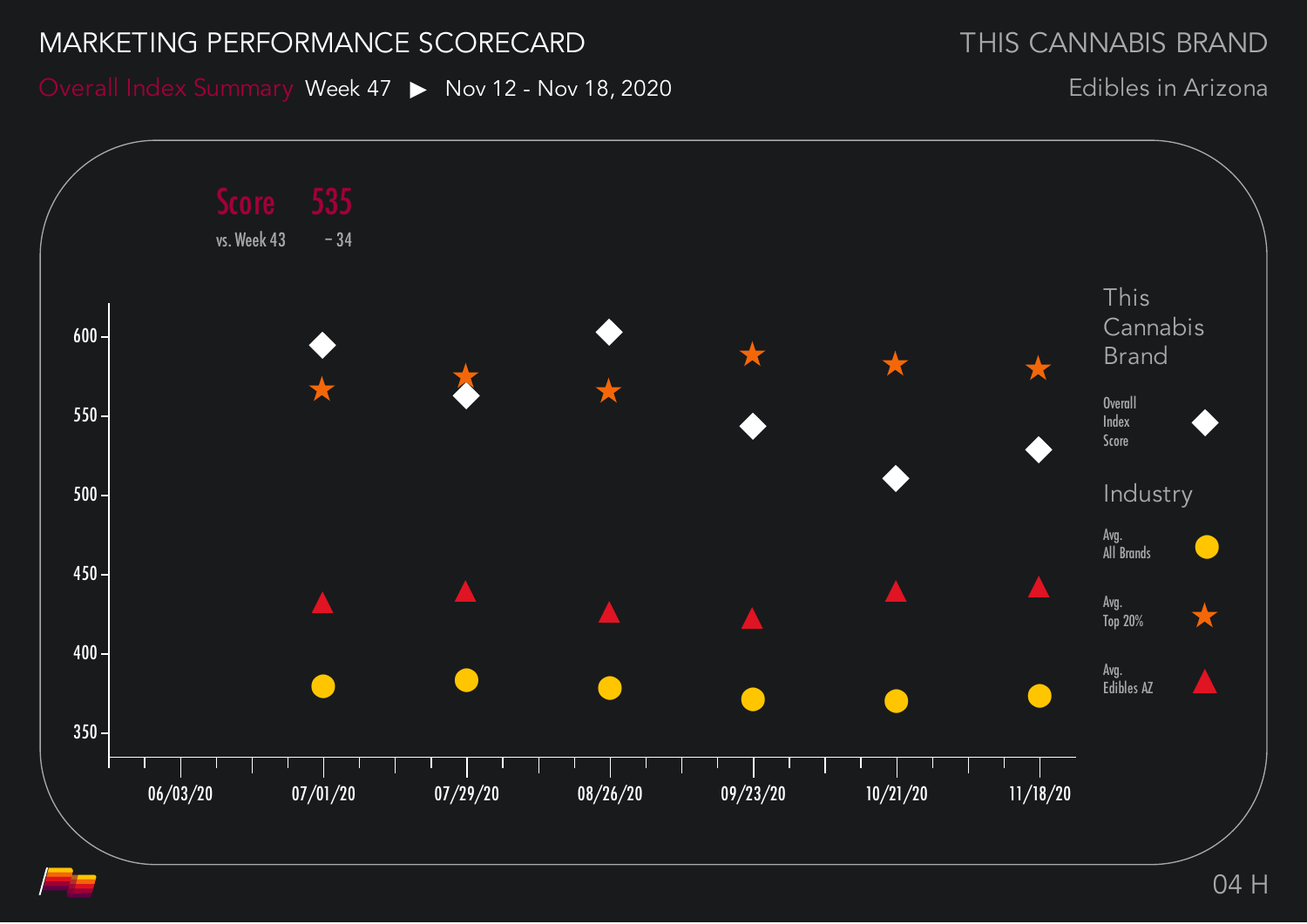## ABOUT MARKETING PERFORMANCE SCORECARDS

Pioneer Intelligence leverages data to benchmark marketing performance of consumer-facing cannabis brands. Our recently launched scorecards are designed to help industry stakeholders improve decision making by presenting actionable data across three pillars: social media, earned media, and webrelated activities. Scorecards are published weekly for each of the more than 550 brands in our active brand pool and are available in Basic, Plus, and Premium formats.

Scorecards are product and state-specific, showing performance trends over time and against different subsets of competitors. For example, if a brand sells concentrates, vapor pens, and edibles in Michigan and Oklahoma, a Pioneer customer can choose the product form and state to see in a report. These selections do not change a brand's scores; they simply designate comparative segments.

Alongside numerical scores, Pioneer assigns a categorical label to indicate a brand's performance relative to all brands in the active brand pool. Labels are ascribed according to the following scale:

| FLITE.           | 96.    |          | $-100\%$ |
|------------------|--------|----------|----------|
| <b>LEADING</b>   | 91     |          | - 95%    |
| <b>PRODUCING</b> | 67     | $\equiv$ | 90%      |
| <b>MIDDLING</b>  | 34     | Ø        | 66%      |
| LAGGING          | $\cap$ | E        | 33%      |

Pioneer Intelligence scorecards support a number of industry verticals including brand operators, retail dispensaries, marketing service providers, and investors. We're fired up to take this first step and look forward to iterating our product to support evolving industry needs. For further information, including subscription details, please send an email to: [info@pioneer.buzz](mailto:info@pioneer.buzz)

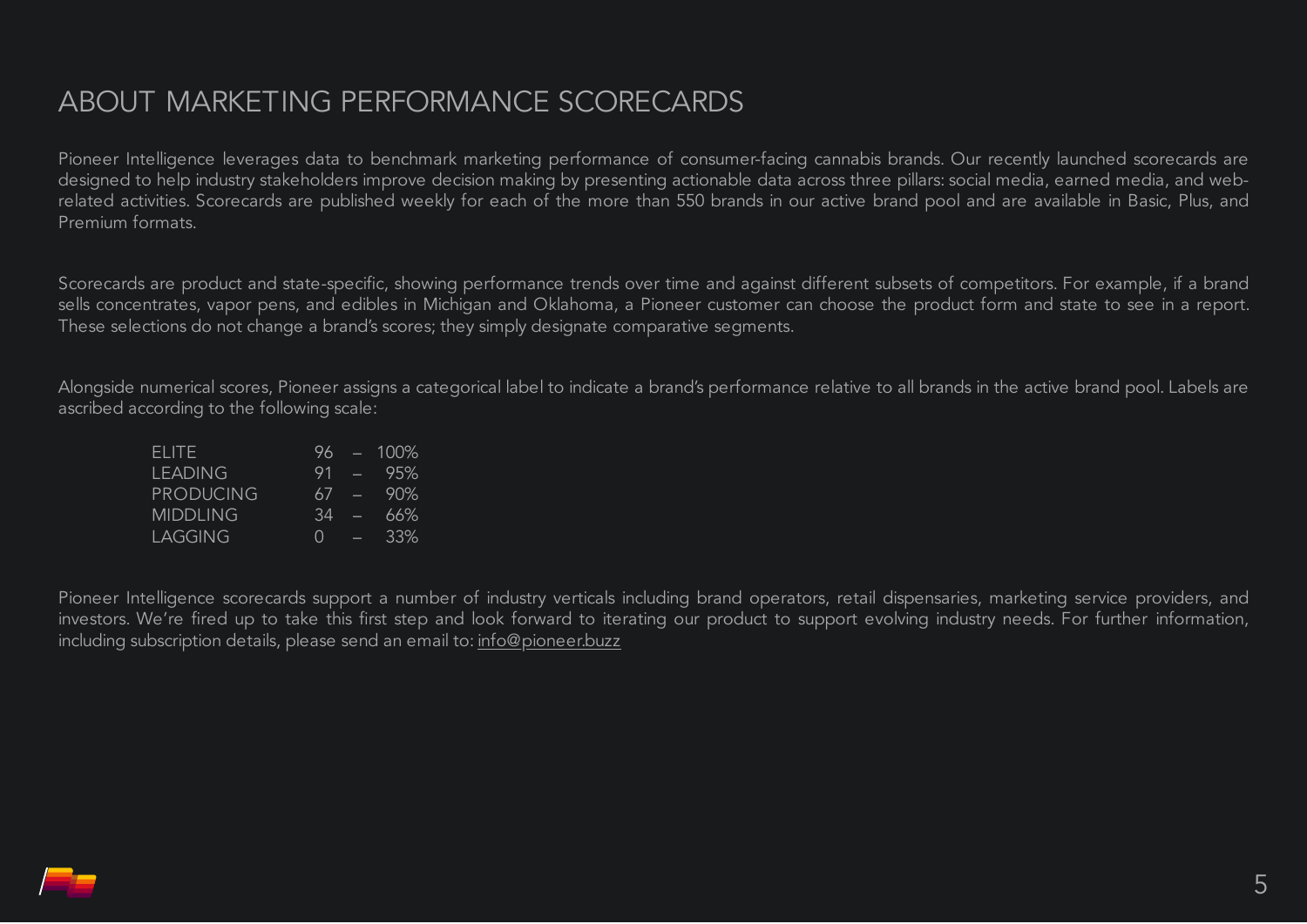Pioneer Intelligence explores marketing performance of licensed U.S. cannabis brands that sell cannabis products with a minimum of 0.3% THC. We track brand marketing performance across three pillars: social media, earned media, and web-related activities.

Our database grows weekly by more than 90,000 data points. At the conclusion of our designated Thursday to Wednesday week, we compare brand performance on each of 200 plus weighted features. Through dimension reduction, we produce pillar and sub pillar scores that are normalized onto a one-thousand point scale. These scores are presented as ranks and equivalent percentiles. While some source data values are direct, others are extrapolated; Pioneer increases accuracy of extrapolated data by taking the average of multiple data sources. Pioneer's source data comes from a group of globally-recognized, well-respected data providers.

At present, Pioneer Intelligence has more than 550 brands in our active brand pool and another 250 brands in our pipeline. Once we have six months of historical data, a pipeline brand can be activated. Lists of both active and pipeline brands can be found at pioneer.buzz/brands.

Pioneer Intelligence examines both absolute position and relative change. For example, in terms of Instagram Followers, absolute position compares the number of followers one brand account has against the number of followers from each of the other accounts in our active brand pool. Relative change compares the delta (growth or shrinkage) in follower count. In most cases, relative change includes three time periods: current week versus previous week (WoW), last 4 weeks versus preceding 4 weeks (MoM) and last 13 weeks versus preceding 13 weeks (QoQ).

When Pioneer Intelligence launched in June 2019, our scoring construct reflected brand marketing HEAT; we prioritized relative change over absolute position. Recently, we implemented a second scoring construct called STRENGTH; the weighting of this newer algorithm favors absolute position over relative change. HEAT and STRENGTH constructs are composed of nearly identical sets of features. HEAT scoring is available on all Pioneer scorecards. STRENGTH scoring can be found on the Premium-tiered scorecard.

In terms of its composition, Pioneer's Overall Index Score values social media and web activity performance closely. Earned media's value is less.

Neither our data sources nor our scoring algorithms are fixed. Pioneer Intelligence is continually expanding our data set and periodically adjusting our feature weightings in order to ensure we remain an effective, unbiased measure of brand marketing performance for the cannabis industry.

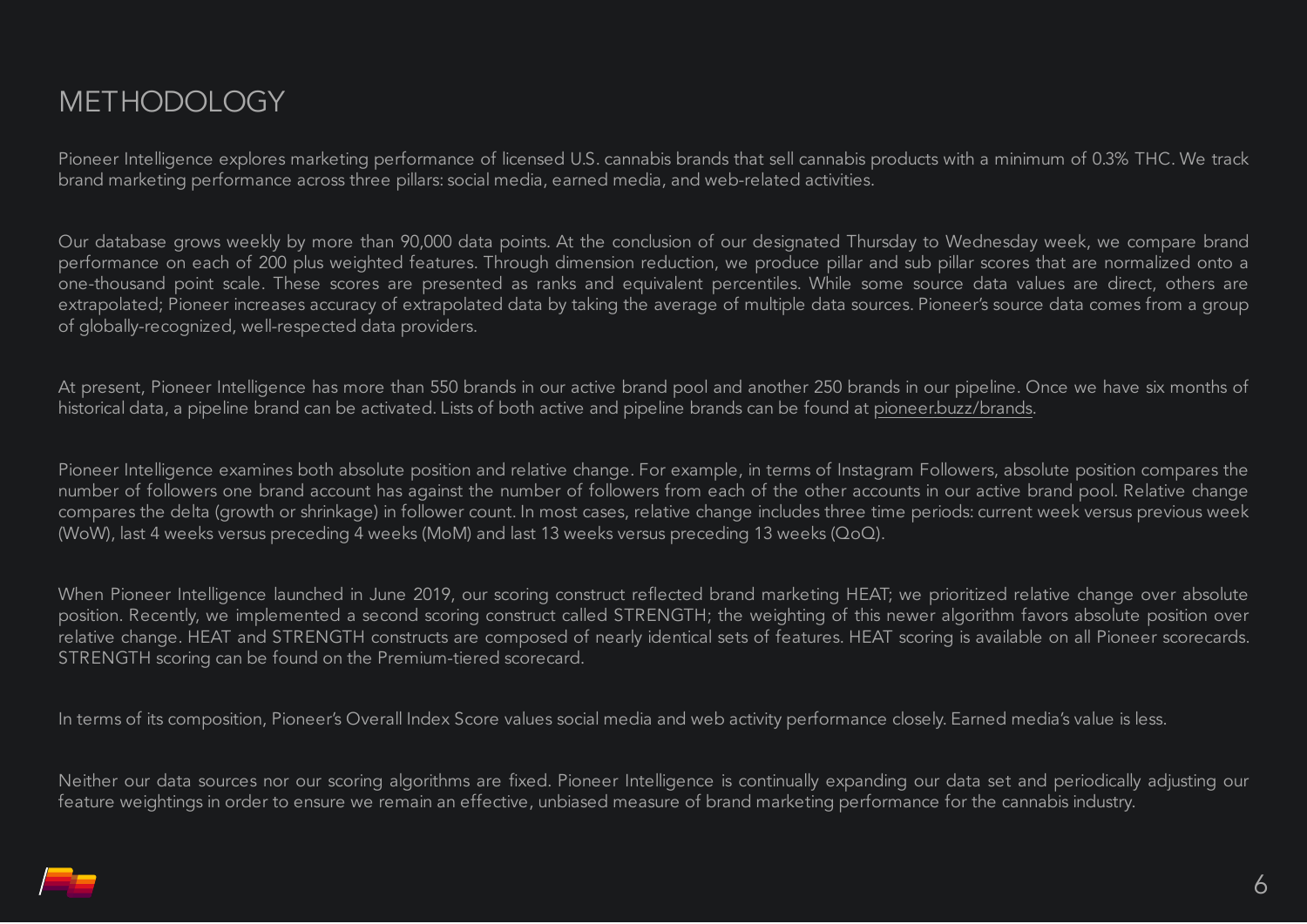## PILLARS AND SUB PILLARS DEFINED

Social Media measures brand activity on select third party platforms. Scoring is derived primarily, but not exclusively, through analysis of Instagram (IG) activity. Valid IG data for a given week is included provided the account has posted within 60 days. Data limitations on Private IG accounts cap potential social scores below those operating other types of accounts.

Audience Size — calculation factors include follower base size and growth rate.

Audience Health — calculation factors include perceived share of real followers versus total followers; passion assessment based on follow-back activity; and follower base growth rate.

Engagement Rate — calculation factors include ratio of likes and comments versus number of followers; changes in aforementioned ratio of likes and comments versus number of followers; and quality of interactions, whereby comments are valued more than likes.

**Earned Media** measures brand presence in online news. Calculation factors include publication reach, brand prominence and brand relevance within a given article as well as how an article is shared through social media. Our filters limit influence of market research papers, certain financial news and awareness gained through paid circulation of press releases. While we enjoy industry-leading coverage across U.S. media, not every publisher is included.

> Impact — calculation factors include publication prominence (defined as to what extent is coverage coming from more recognized, national or international sources); brand mentions in an article title and brand mentions in an article's first paragraph.

Social Echo — calculation factors include a weighted number of shares a given article accumulates on Twitter, Facebook and Reddit platforms.

Web Activities measures website traffic, visitor behavior as well as keyword and backlink profiles that can indicate a site's relative-strength.

Keywords — calculation factors include the number of, and change in, words or terms used to identify content on a webpage. Related to search queries, sites with strong keyword profiles typically generate more organic visits.

Backlinks — calculation factors include the number of, and change in, web links connecting to a brand's website from other websites. Backlink profiles generally reflect content quality and/or brand popularity. Backlinks drive traffic directly and also inform search engine results, thereby generating website visits indirectly. Backlink values vary based on link type and source.

Traffic — calculation factors include number of website visits -- segmented by device (desktop/mobile) and type (unique/total visits); website visits specifically through search and on-site behavior measurements (pages per visit, duration and bounce rate).